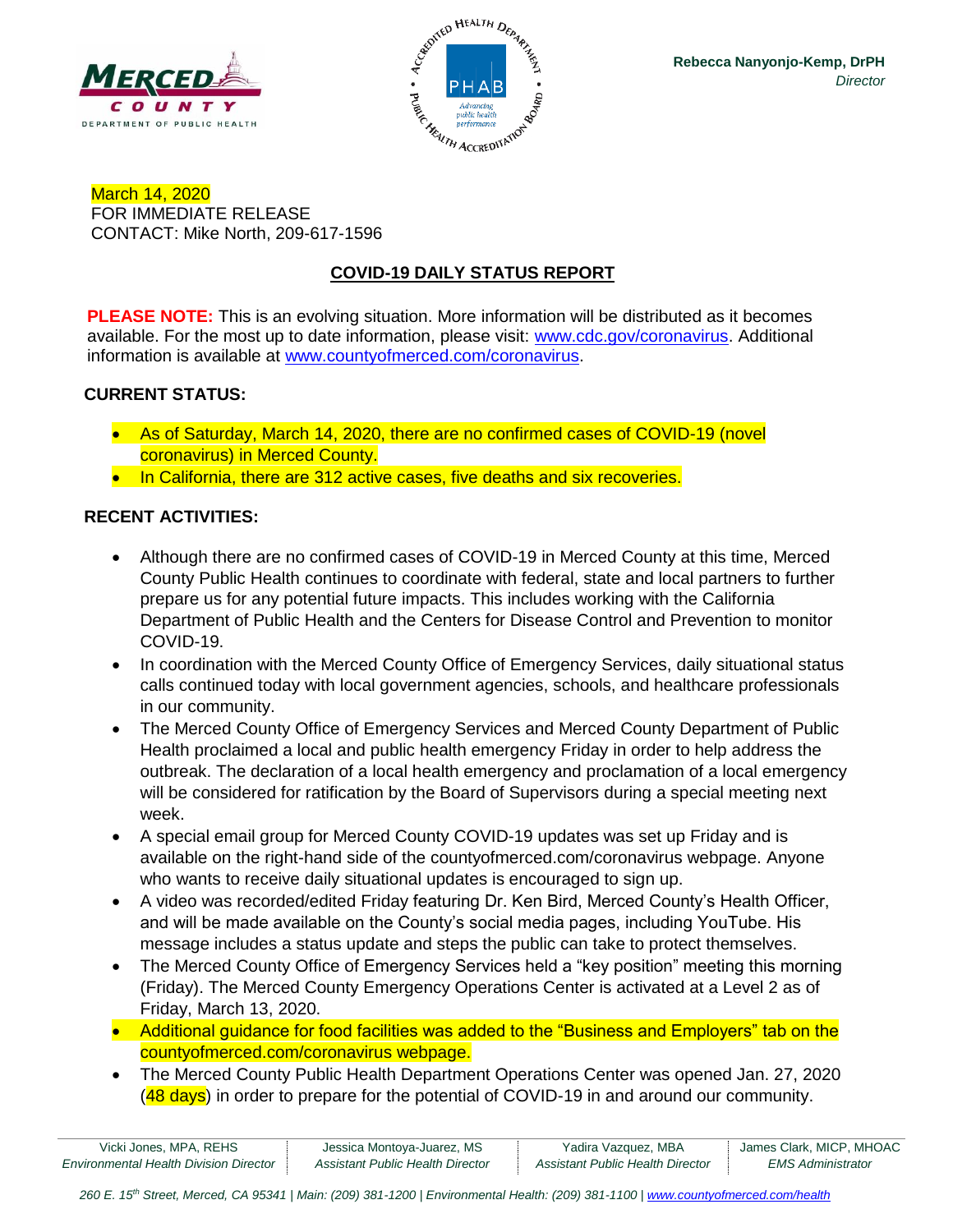## **COVID-19 TESTING UPDATE FROM PUBLIC HEALTH:**

- Despite what the media is reporting, testing is not widely available yet. This is not specific to Merced County. Testing is not widely available state or nationwide.
- The Merced County Department of Public Health (MCDPH) cannot test anyone for COVID-19. MCDPH facilitates transfer of specimen from high risk patients to the Public Health Laboratory system.
- Public Health Lab capacity is limited, and must be reserved for the highest risk patients.
- Commercial labs have capacity to test lower risk patients, but they are not collecting specimen at the lab sites. Providers must collect specimen and submit for testing.
- Emergency rooms are not accepting patients for testing only. Emergency rooms should only be used for medical emergencies.
- Asymptomatic residents cannot be tested at this time.
- Residents should call their providers with concerns if they are seeking testing and are not severely ill. Their provider will tell them if they have capacity to test. If provider tests are not available, tests are not currently available for patients who are not severely ill.
- The most efficient way to increase testing is to on board more providers to test through the commercial lab system.
- MCDPH is working with providers to increase their testing capability.

### **COVID-19 SYMPTOMS AND PRECAUTIONS:**

- Coronavirus symptoms include: mild to severe respiratory illness, fever, cough and difficulty breathing. If symptoms develop, individuals should stay at home to limit exposure to others.
- Persons who have recently traveled to China, Japan, South Korea, Iran, or Italy, or who have had contact with a person with possible COVID-19 infection and have the above symptoms should call their local health department or health care provider immediately.
- Do not go to your provider's office without calling ahead. Do not call 911 for suspected COVID-19 unless you are having a medical emergency.
- During the flu season, there are steps you can take to protect your health and the health of those around you:
	- o Wash your hands regularly with soap and water for 20 seconds.
	- o Avoid touching your eyes, nose, or mouth with unwashed hands.
	- o Avoid close contact with people who are sick.
	- $\circ$  Stay away from work, school or other people if you become sick with respiratory symptoms such as fever and cough.
	- $\circ$  Cover sneezes or coughs with a tissue, then throw the tissue in the trash.

### **ADDITIONAL RESOURCES:**

- **Sign up for COVID-19 alerts from Merced County by visiting [www.countyofmerced.com/coronavirus](http://www.countyofmerced.com/coronavirus) and entering your email on the right side of the page.**
- Merced County Public Health COVID-19 **Information Webpage**: o [www.countyofmerced.com/coronavirus](http://www.countyofmerced.com/coronavirus)
- Merced County Public Health **Information Line**:
	- o 209-381-1180 (English, Spanish, and Hmong).